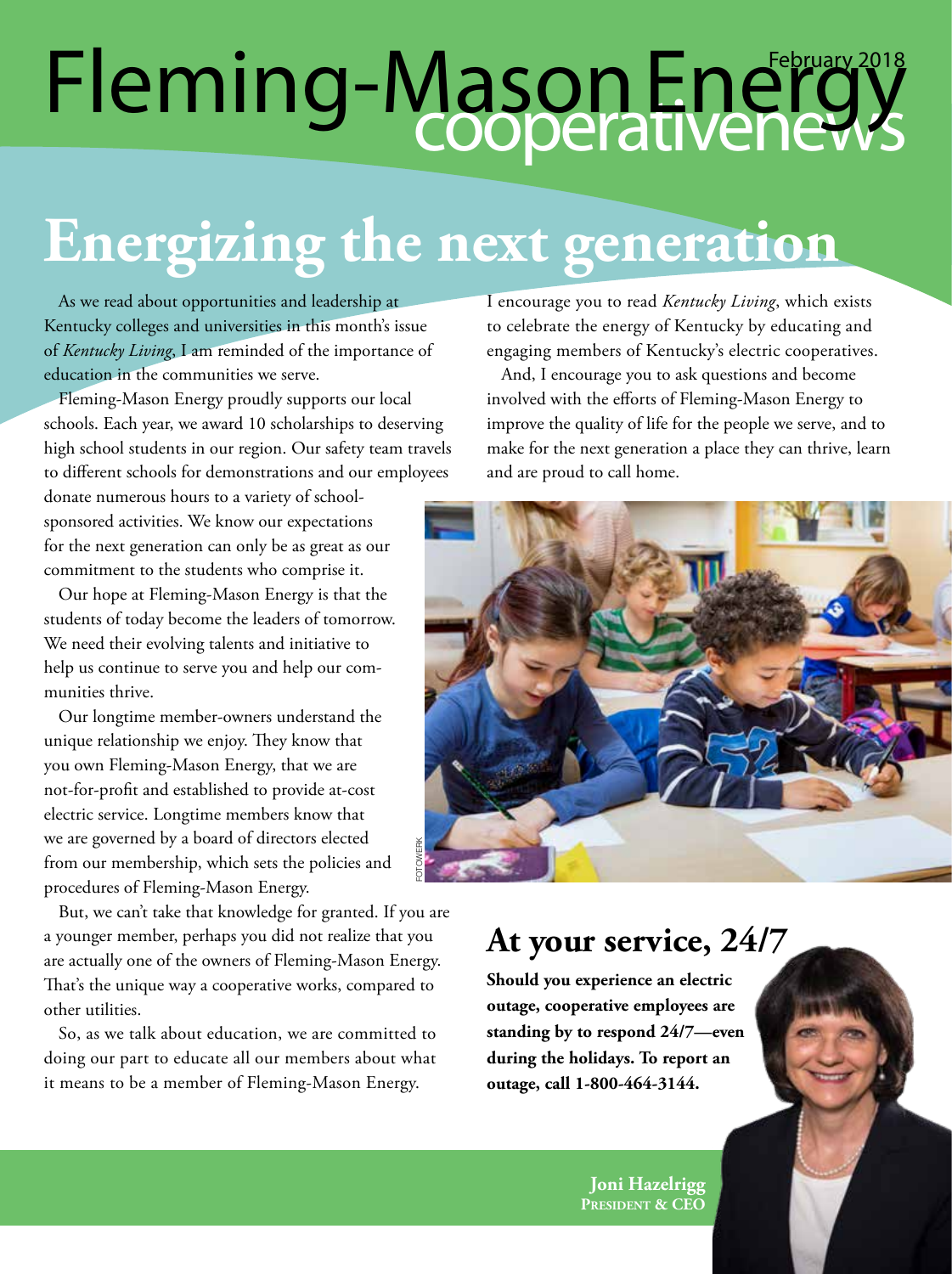Fleming-Mason Energy

A Touchstone Energy<sup>®</sup> Cooperative A

Contact us: In Fleming County:  $(606)$   $845.2661$ 

Other Counties: (800) 464.3144

Hours:  $7:30$  A.M.  $-4:30$  P.M.

#### Editor Lori Ulrich

President & CEO Joni Hazelrigg

Board of Directors

Lonnie Vice CHAIRMAN

J.E. Smith Jr. **Vice Chairman**

Dina Gooding **Secretary Treasurer**

Other Directors Timothy S. Eldridge Rick Hord John M. Roe Tom Saunders

> **Attorney** Marvin Suit

Follow us on:



#### **Attention high school seniors**

Grand

You could win a \$1,000 Scholarship! Fleming-Mason Energy is proud to sponsor its 2018 Annual Meeting scholarship contest. This pro-

gram was designed to enhance the education and resulting careers of deserving students by offering 10 scholarships of \$1,000 each. Some of the participation requirements are outlined below:

• Candidates must be from the Fleming-Mason Energy service area and their parent(s) or legal guardian(s) must be a resident of the said area AND a member of the cooperative. Applicant's parents or legal guardians must have a residential or business account with Fleming-Mason Energy and the account must be registered in one or both names.

> • The candidate must be a graduating high school senior in good standing.

• Applicant must be enrolled or planning to enroll in an educational or training institution. STMOOL

• Candidates must agree to appear in person at the Fleming-Mason Energy annual meeting to be held on June 21. All applications must be received and/or postmarked on or before May 1.

You can obtain a complete list of qualifications and application from your high school guidance counselor, call Fleming-Mason Energy at (800) 464-3144, or visit www.fme.coop and click on Youth Activities.

#### **Increase your home's efficiency**

You can increase your home's efficiency and your comfort through simple upgrades like adding insulation and replacing doors and windows. Fleming-Mason Energy can help you identify areas where improvements need to be made and suggest weatherization techniques to reduce heat loss in your home with the Button-Up program.

You must schedule an appointment with our energy advisor for an on-site

inspection before any improvements are made in order to be eligible for rebates.

To qualify, your home must be at least two years old and electrically heated.

The rebate amount is based off of BTU/hr reduction.

Contact Michael Parker at (800) 464-3144 or email to mparker@fme. coop so he can help determine the best approach for your home.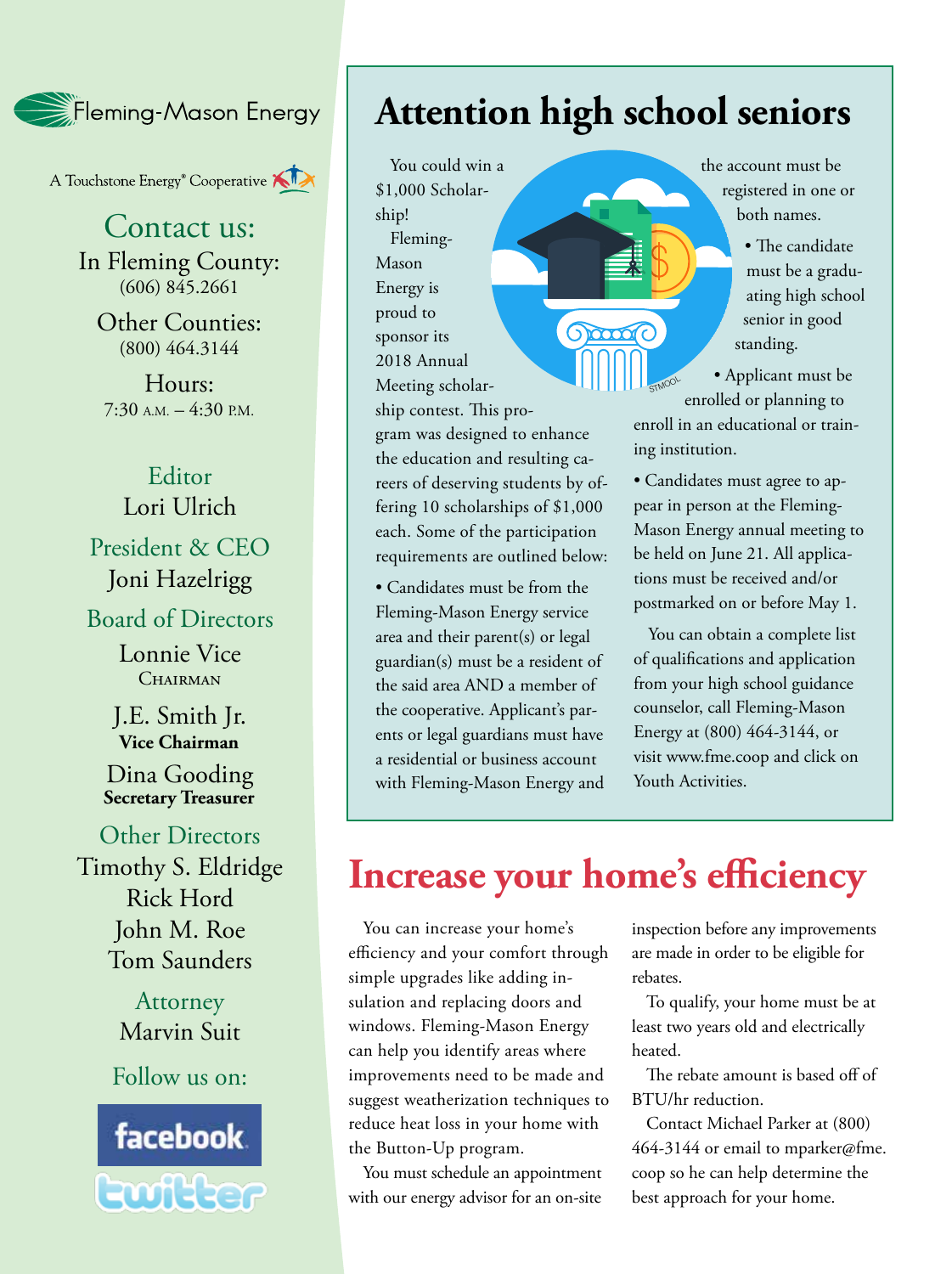### **Light fixtures are the 'jewelry of the home'**

Light fixtures and lamps have evolved into more than a practical part of every room. Some designers now call them "the jewelry of the home."

Tabletop lamps, wall-hung sconces and ceiling-mounted or recessed lighting are becoming as much a part of a home's decor as its furniture.

Here are five trends that might spark some ideas as you replace light fixtures in your home:

**Nintage.** They're not old, but they look old. Some lamps and fixtures are charming, like the ones you remember from your grandmother's home, while others are inspired by the design of a more industrial era, featuring stark metals.

**Bedazzled.** Sparkly and elegant, chandeliers aren't just for the dining room anymore. Homeowners

*COMMENTANT* 

TOCKROCKET

are putting them in kitchens, foyers and bathrooms, too, to add a touch of elegance.

**n** Pendants. Hung over a kitchen counter or a dining table, pendant lighting one or two lights hung on long wires from the ceiling—is taking the place of chandeliers in some homes.

■ **Metallics.** As

stainless-steel kitchen appliances continue to prove their staying power, silver, gold, brass and copper are trending in lighting. Fixtures with allmetal covers or glass globes adorned with metal accents are among the most popular.



**Energy efficient.** LED fixtures now come in high-style models. Consider changing your old fixtures—the ones that require you to change the light bulb every so often for one with built-in LEDs. You'll save energy and time.

# **Safely give the gift of balloons**

So, you're tired of bringing candy and flowers to your Valentine every year, and you've decided to

> order a big bunch of heart-shaped, helium balloons in metallic red instead? Give your sweetheart a warning with that gift. A metallic balloon that touches an overhead power line can knock the power out for a whole neighborhood.

The metal in the balloon can cause a surge of electricity if it touches a power line, and that can short-circuit equipment. The result could be lightsout for thousands of people, a fire or injuries.

Take a few precautions if you're giving Valentine's Day balloons this year:

■ Tether each balloon to a weight so it can't float away.

n When you're ready to dispose of the balloons, pop them so they can't become airborne.

Stay at least 10 feet away from power lines if you're walking outdoors with a balloon.

n If your balloon happens to get tangled in a power line, leave it there and call your electric cooperative for assistance. You could get electrocuted if you touch a power line.